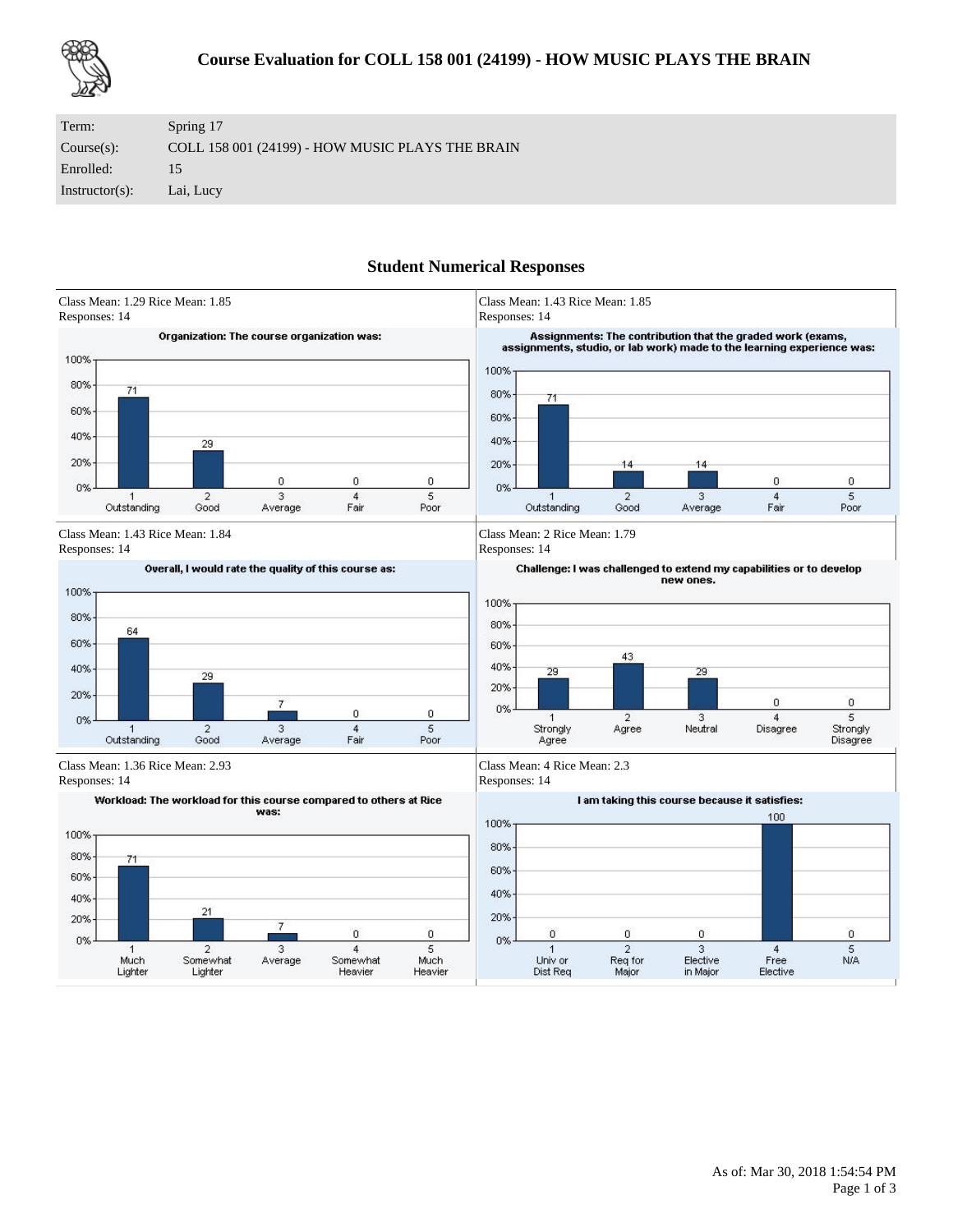

| Term:             | Spring 17                                        |
|-------------------|--------------------------------------------------|
| Course(s):        | COLL 158 001 (24199) - HOW MUSIC PLAYS THE BRAIN |
| Enrolled:         | 15.                                              |
| $Instructor(s)$ : | Lai, Lucy                                        |



Class Mean - Average score within the CRN (if not cross-listed) or in cross-list group (if cross-listed). Rice Mean - Average score across all CRNs at Rice for the term.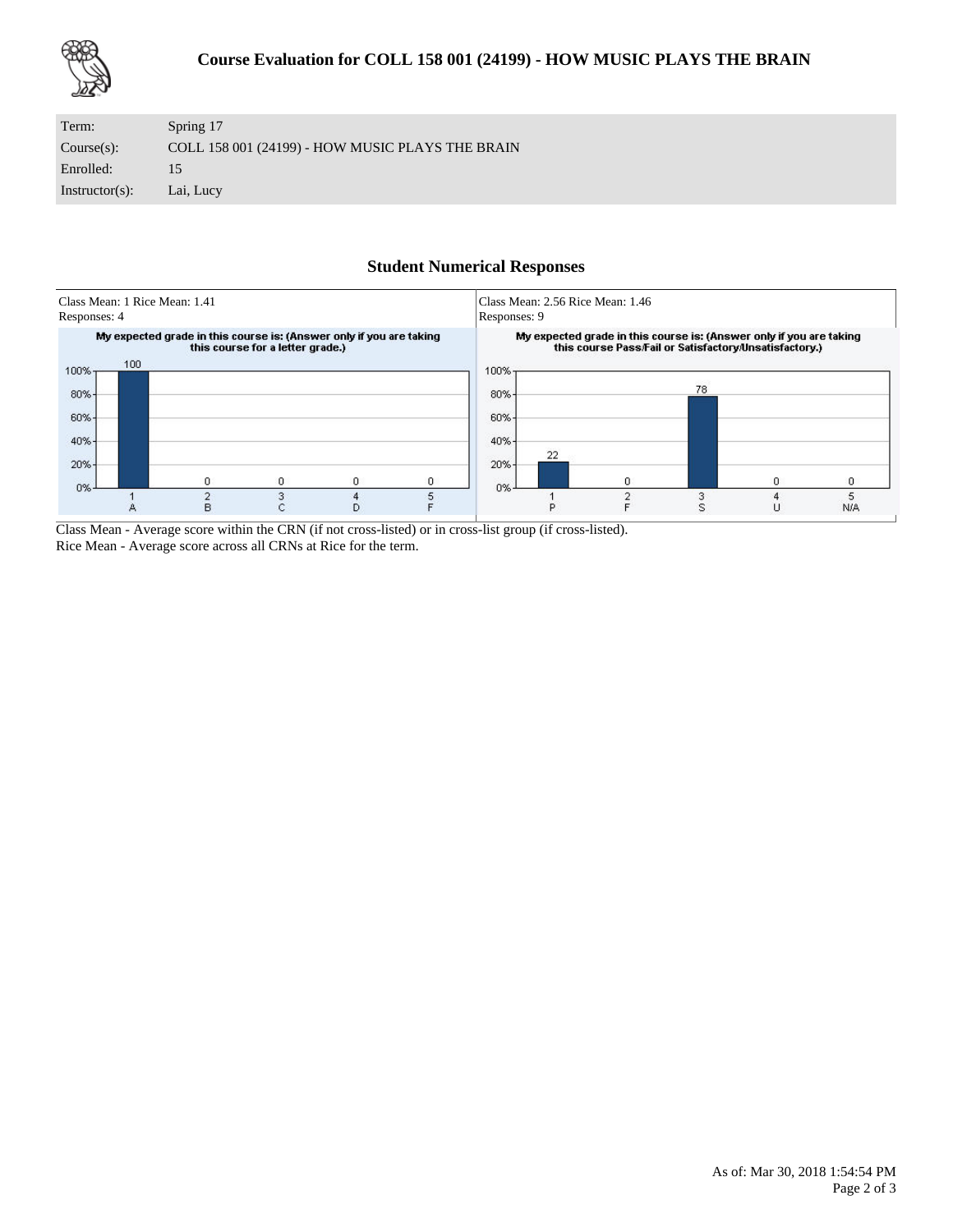

| Term:             | Spring 17                                        |
|-------------------|--------------------------------------------------|
| Course(s):        | COLL 158 001 (24199) - HOW MUSIC PLAYS THE BRAIN |
| Enrolled:         | 15                                               |
| $Instructor(s)$ : | Lai, Lucy                                        |

### **Student Comments Total Comments: 8**

Very chill course in terms of time commitment. Many of the neuroscience topics were already familiar since I am a cog sci major, but the integration of music was interesting since this is not discussed in many other classes. I think the class could be made more dynamic/engaging (we had a guest lecture that was cool, but most of the weekly meetings were more or less the same format with just different topics). 05/07/2017 03:05 P.M.

Really interesting

05/06/2017 06:05 P.M.

super super chill class! interesting topic taught well, lax with the work even when it was already so little. (couple pages of reading per week, all interesting). would definitely recommend if you are interested in music and the brain!

05/06/2017 06:05 A.M.

Great COLL course! You look at the intersection of music and neuroscience, which includes a lot of cool topics.

05/05/2017 04:05 P.M.

This course was a great introduction into music and neuroscience. I do wish there was more interaction instead of lectures. Overall, super cool class! 05/05/2017 01:05 P.M.

Definitely a fun, and engaging, course. I learned a lot about how music affects us through our brain, in physical, medical, emotional, and cultural applications.

04/29/2017 08:04 P.M.

Great introduction to neuroscience and its associations with music. Really good development of ideas for a college course and was well-instructed. 04/26/2017 10:04 A.M.

Really informative class! Extremely well organized and fun! 04/24/2017 02:04 A.M.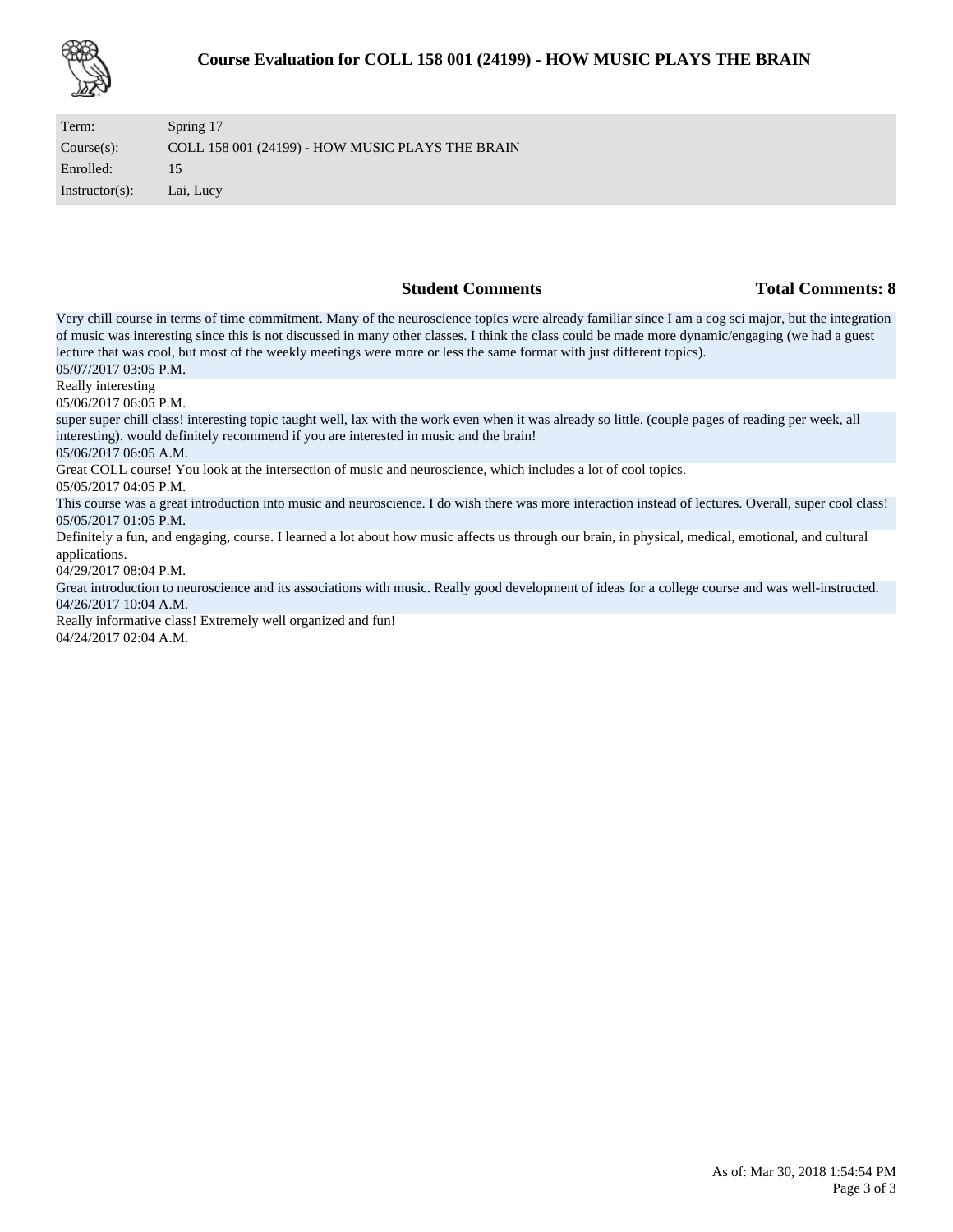

| Term:             | Fall 17                                          |
|-------------------|--------------------------------------------------|
| Course(s):        | COLL 158 001 (16911) - HOW MUSIC PLAYS THE BRAIN |
| Enrolled:         | 14                                               |
| $Instructor(s)$ : | Lai, Lucy                                        |

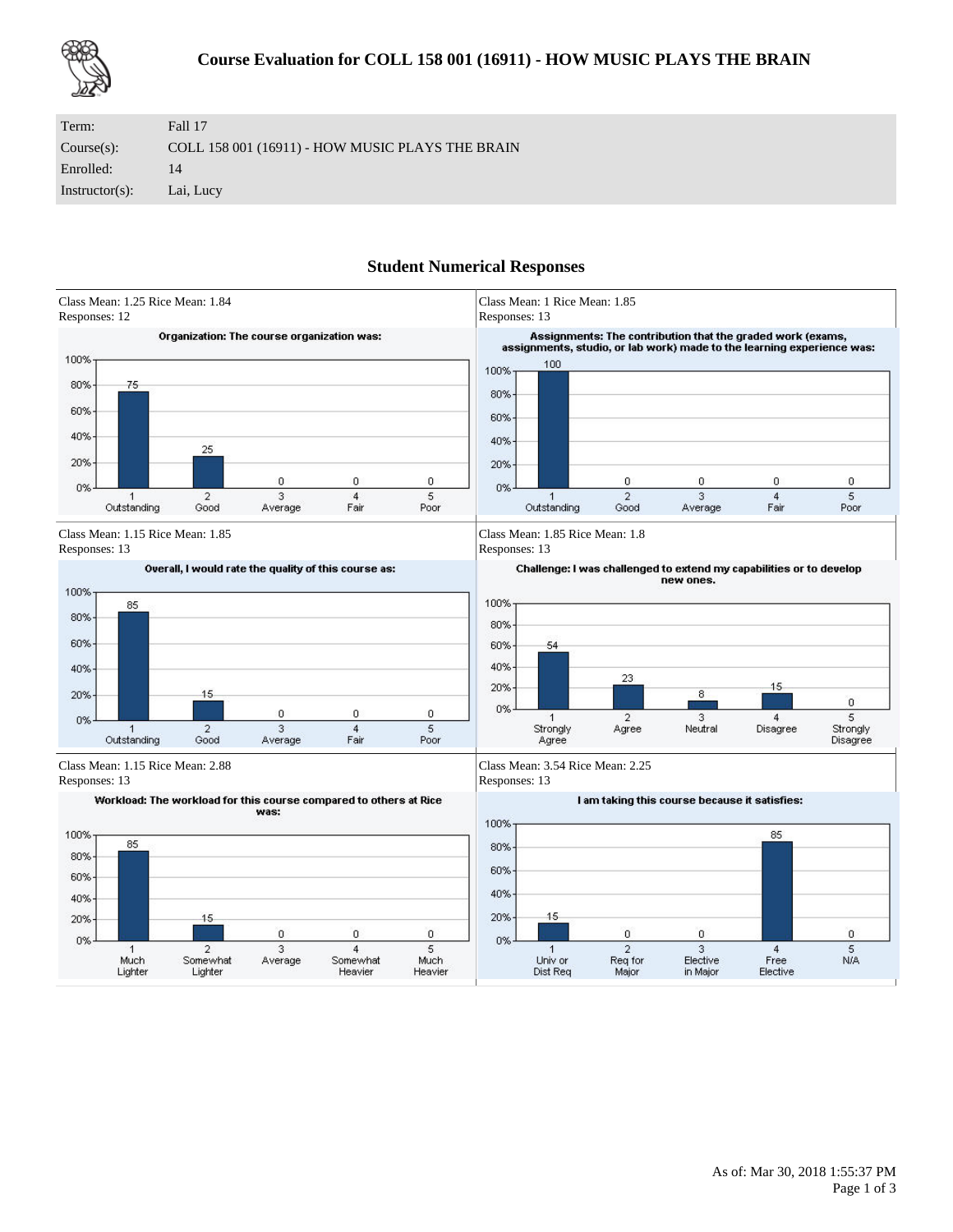

| Term:             | Fall 17                                          |
|-------------------|--------------------------------------------------|
| Course(s):        | COLL 158 001 (16911) - HOW MUSIC PLAYS THE BRAIN |
| Enrolled:         | 14                                               |
| $Instructor(s)$ : | Lai, Lucy                                        |



Class Mean - Average score within the CRN (if not cross-listed) or in cross-list group (if cross-listed). Rice Mean - Average score across all CRNs at Rice for the term.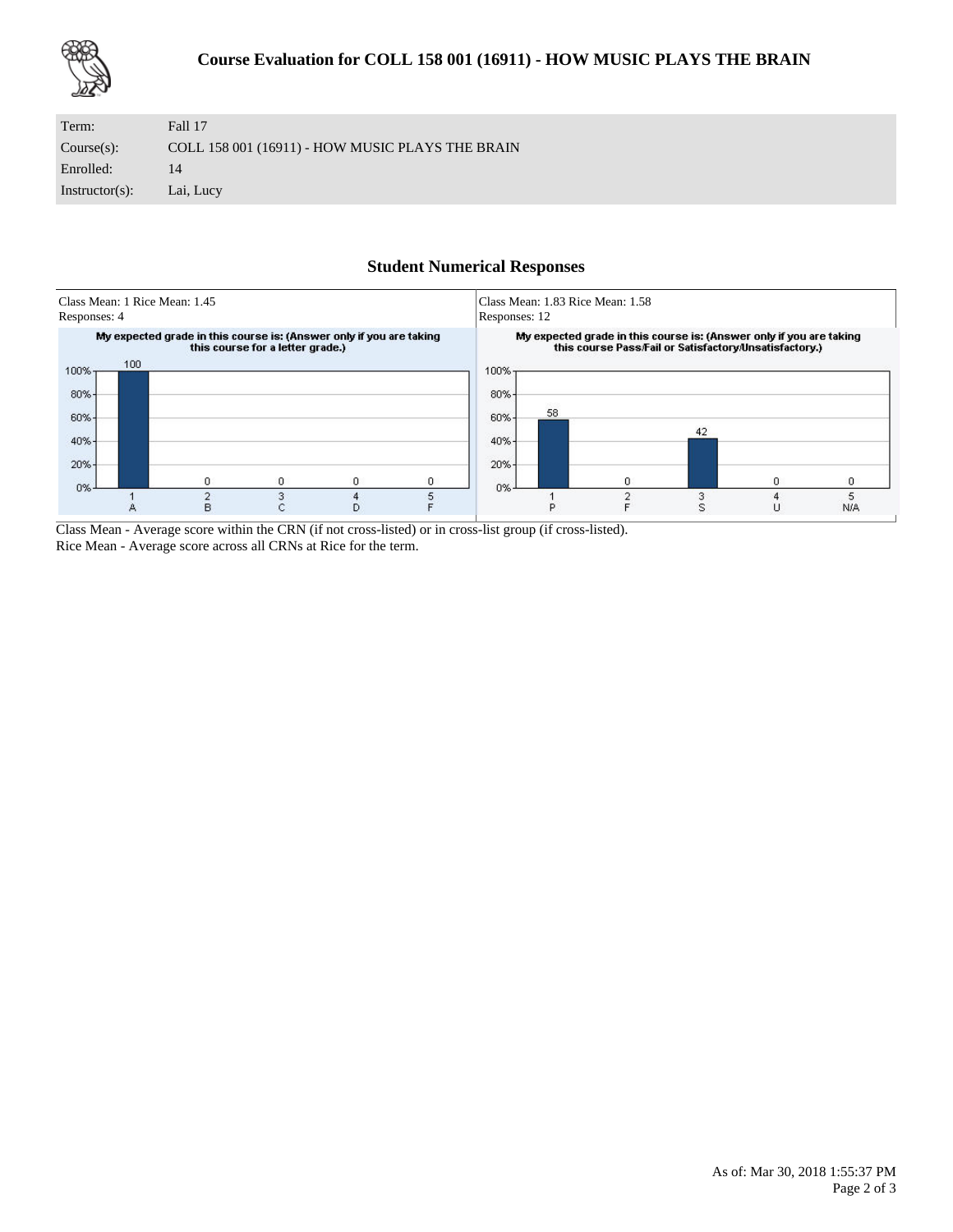| Term:             | Fall 17                                          |
|-------------------|--------------------------------------------------|
| Course(s):        | COLL 158 001 (16911) - HOW MUSIC PLAYS THE BRAIN |
| Enrolled:         | 14                                               |
| $Instructor(s)$ : | Lai, Lucy                                        |

**Student Comments Total Comments: 9** 

Lucy is amazing! I love her and it was clear that she cares so much about what she's teaching. :) 12/21/2017 04:12 P.M.

I really enjoyed the course! If you're interested in neuroscience at all, definitely consider taking this! It was low-stress, but I felt like I still learned a lot from it.

12/21/2017 04:12 P.M.

Great college course! Super interesting material.

#### 12/20/2017 06:12 P.M.

As any great class should, it leaves you with more questions than answers. You find yourself covering and learning much more topics than you expect, whether you are new to both music or neuroscience, or a self-proclaimed expert in both fields. There's simply not enough time to cover all the topics and questions that come up during class.

### 12/16/2017 03:12 P.M.

While I learned a lot in this class, I think the material throughout the course could've been connected a bit better, so that the teaching of material flowed with more ease throughout the semester by relating multiple topics more with one another.

### 12/16/2017 03:12 P.M.

I loved this class! It was super chill and really fun, with a lot of really interesting material.

12/12/2017 02:12 P.M.

Such a fascinating look into different aspects of music and their implications on different neural correlates! Half a music refresher and half a PSYCH 101 style anatomy review. Great combination!

#### 12/09/2017 11:12 P.M.

This course is pretty interesting, and does a good job of explaining basics of neuroscience and music, and then explains what they have in common and how one affects the other. It's pretty interesting and discussion based, and you have easy presentations once during the semester on an article your group chooses to read.

### 12/08/2017 11:12 P.M.

Really cool selection of materials, presentation was good for people with music, psych, or no background knowledge. 12/04/2017 10:12 P.M.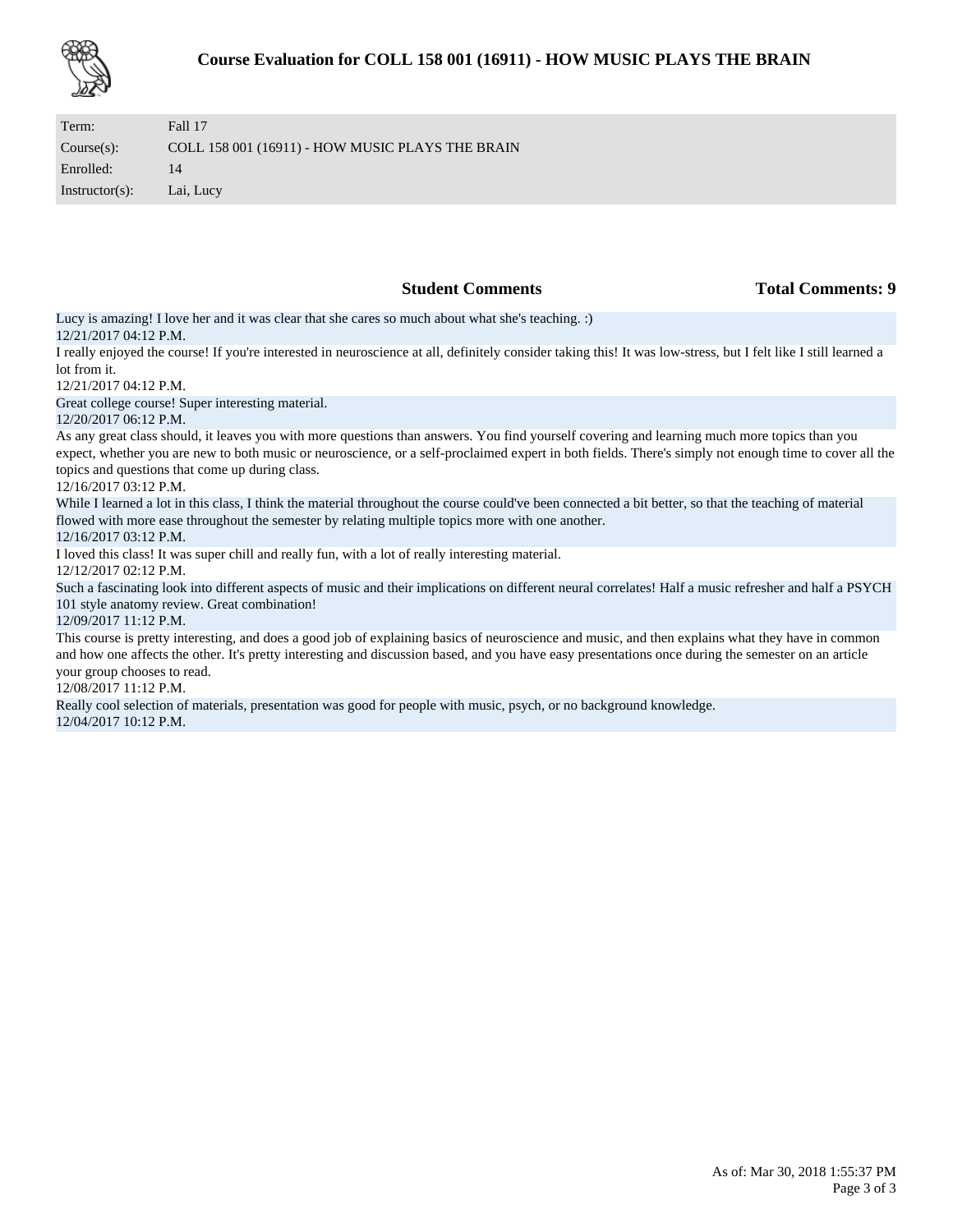

| Term:             | Spring 18                                        |
|-------------------|--------------------------------------------------|
| Course(s):        | COLL 158 001 (25283) - HOW MUSIC PLAYS THE BRAIN |
| Enrolled:         | 18                                               |
| $Instructor(s)$ : | Lai, Lucy                                        |

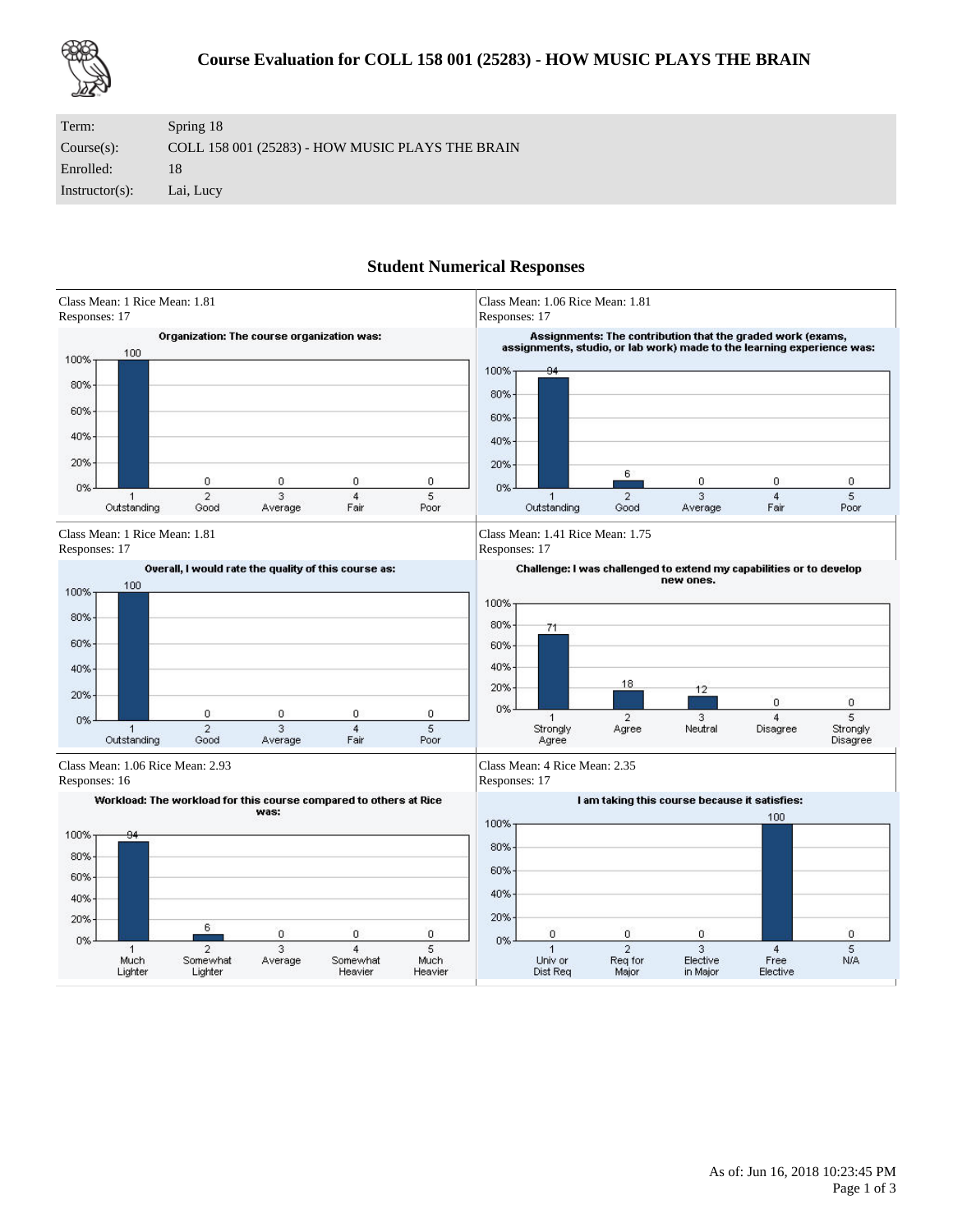

| Term:             | Spring 18                                        |
|-------------------|--------------------------------------------------|
| Course(s):        | COLL 158 001 (25283) - HOW MUSIC PLAYS THE BRAIN |
| Enrolled:         | 18                                               |
| $Instructor(s)$ : | Lai, Lucy                                        |



Class Mean - Average score within the CRN (if not cross-listed) or in cross-list group (if cross-listed). Rice Mean - Average score across all CRNs at Rice for the term.